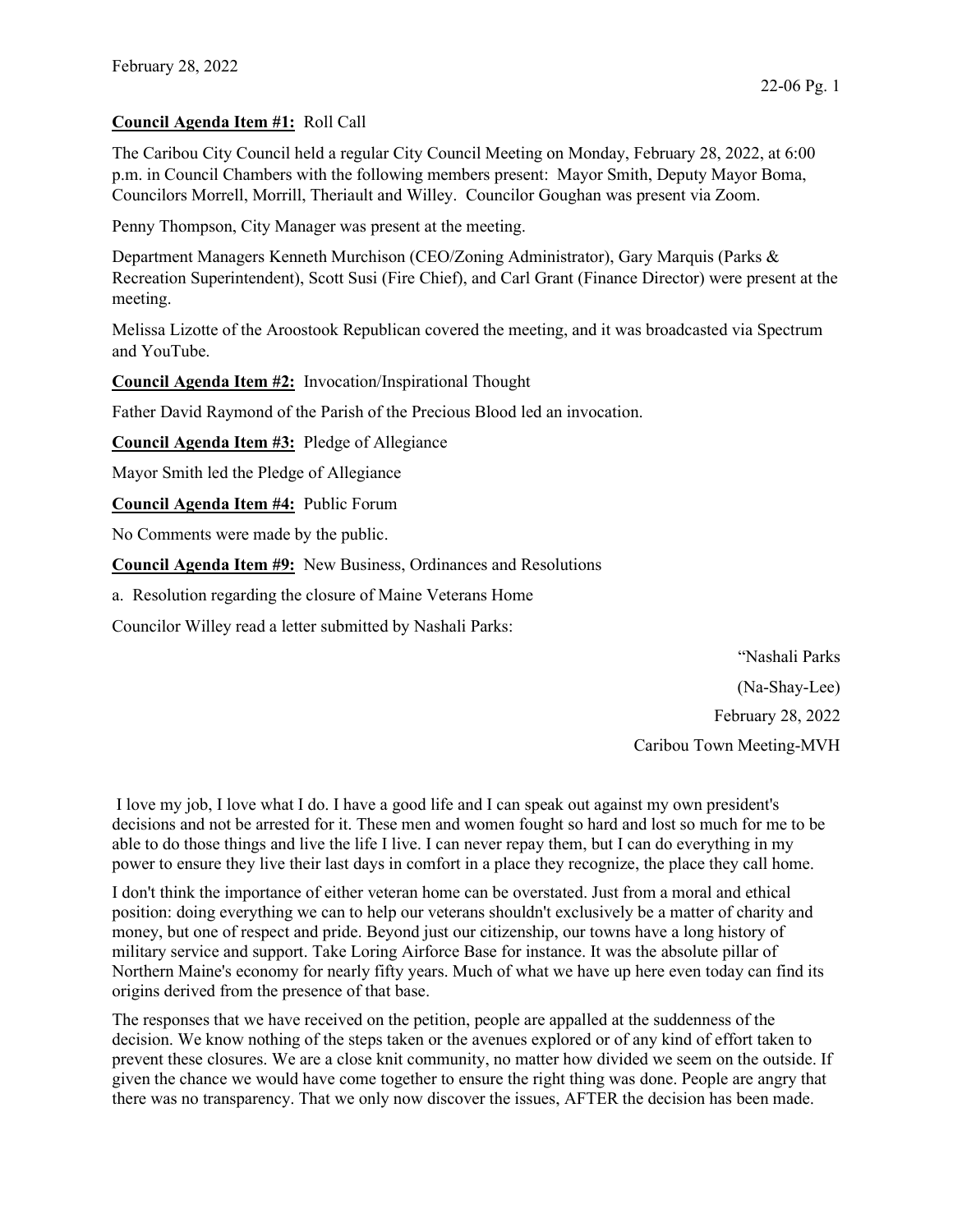Especially now that we have concerns from our congress and senate about the actuality of the financial situation the company faces.

A comment that I particularly like that someone put on the petition that I started says "There is a nationwide bed shortage, it's plain not fair to turn our back on those who fought for us. MVH has 6 core values they remind us of daily. It's time MVH showed **honesty and integrity** to our veterans and staff.. Treat veterans like they are **unique**. **Respect** their home. Show them **excellent** care. Show them a **team**  doesn't turn their back on its own players. And **lead the way**, in giving back to those who fought for us."

People celebrate every year on Veterans day but Veterans don't get just a day, they get a lifetime of our respect, dedication and service. "

Councilor Theriault read an email submitted by Shanae Reed:

"My question is .. why build this new facility if there is declining veteran population, was this you plan all along to displace these veterans from there home and family just to benefit your new home and drive them there since there's no placement in aroostook county?"

Mayor Smith read an email submitted by Heidi LaMothe:

"Hi my name is Heidi LaMothe from Caribou & my 88 year old Dad lives in the Caribou Veterans Home which he calls Home. He loves the employees  $\&$  the beautiful facility. He always says they take really good care of me! I was so shocked & saddened to hear the closing of this place. After it sunk in some I became upset because it's dishonorable to place our Veterans far away from their loved ones! Its also unjust for the employees who put their time  $\&$  energy into this place making all residents feel at home to lose their job! For Aroostook County to not have a place for our Veterans is unethical & it feels like Aroostook County isn't part of Maine! I know being a beautician in this area that there are plenty of Veterans around that'll need a facility like this someday  $\&$  our family community is disappointed in the closure of this needed facility. Our nursing homes around are already full & its detrimental to close the Caribou Veterans Home! Please keep this wonderful facility open & keep our Veterans here in Aroostook County! Thanks for listening!"

Deputy Mayor Boma read an email submitted by Hannah Voisine:

"I am one of just many concerned employees at the Maine Veteran's Home in Caribou, who are in a state of shock, frustration and worry over the possible closure of the Maine Veteran's Home. When we were notified by the CEO of the plan to close our doors, the main reasons we were given for this closure included the projected loss of \$3 million between both the Machias and Caribou MVH's, a shortage in workers, and a decline in our veteran population. Unfortunately, this information has either been shown to be inaccurate, or false. Congress released a letter stating that in 2019, MVH profited \$25 million, as a NON-PROFIT organization. Also, MVH just built a multimillion-dollar home in Augusta.

Another interesting fact that we were not made aware of is that congress reached out to the MVH board members to offer support to keep these homes open. The MVH board and CEO declined this help and did NOT notify local and state government officials regarding the closure. They outright refused any assistance offered. One can't help but wonder why.

When it comes to the issue of a decline in the veteran population, there are other options. We have plenty of elderly in Aroostook County who are awaiting placement in a skilled nursing facility. Most nursing homes in the area do not have any empty beds and actually have a waiting list. Why can't we take in these individuals?

Lastly, but most importantly, we are fighting for our Veteran's. These individuals fought for our freedom, our rights, and for this country. The very ground these MVH homes stand on. They deserve nothing but the best care, until their very last day. MVH is not a business, it's a HOME. We, as employees, work in the building many of these residents have known as home for several years. I know first hand, they currently receive the best of care from all employees at the Caribou MVH, which is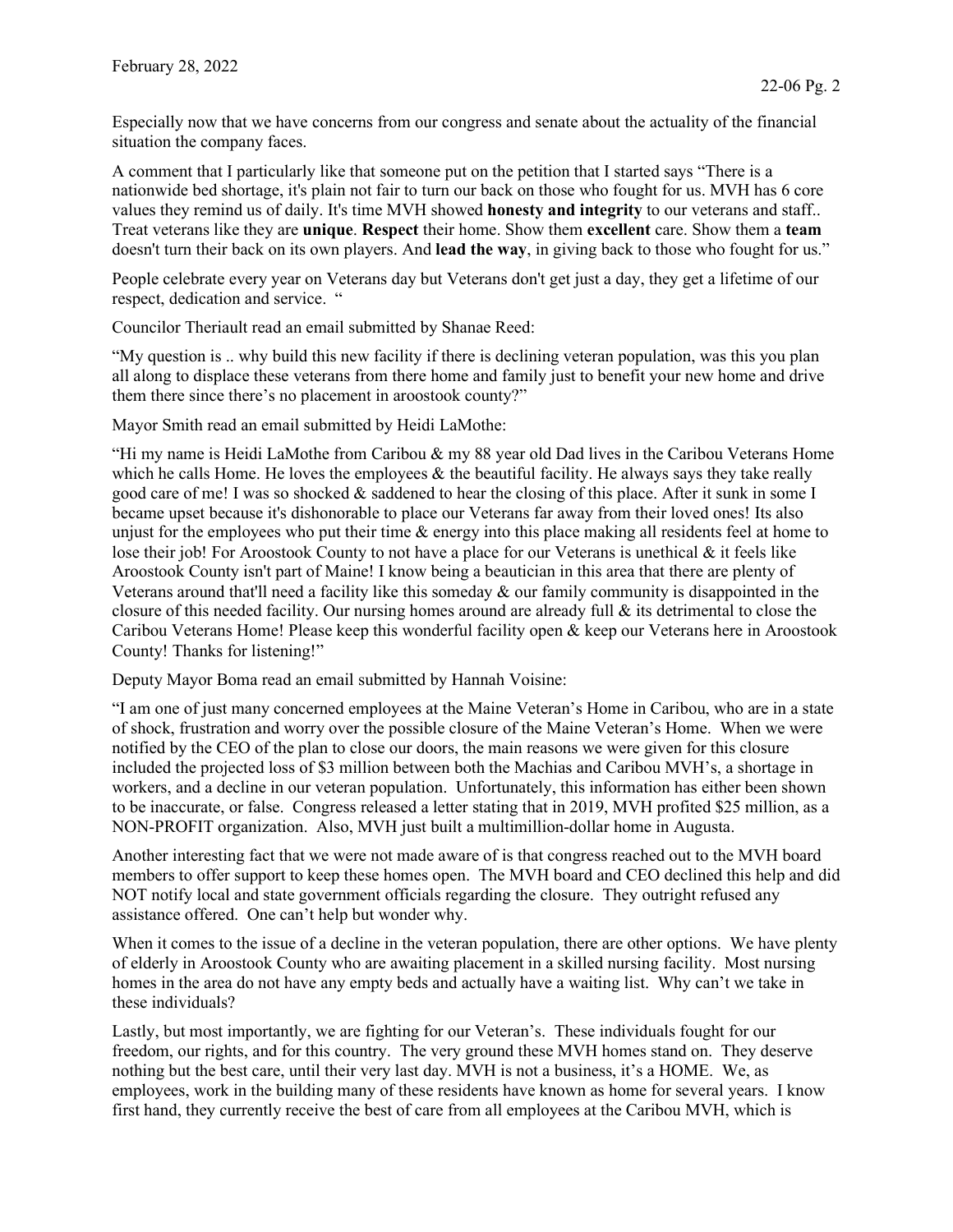nothing short of what they deserve. Shame on those who have taken the sacrifices these individuals have made, and completely disregarded the importance of their own selfish desires.

We will stand up and fight for what these veterans deserve, and we will fight for what is right. It is now our time to return the favor to our nation's heroes. They deserve so much more! Thank you!

Sincerely,

Hannah Voisine"

Councilor Morrill read an email submitted by Kayla Creasey:

"Good evening, I am emailing you to give you a few comments I feel needed to be expressed. First off, thank you for helping voice our concerns for these residents and staff members.

I truly believe that we need the Maine Veterans Home to stay in Caribou. A lot of our residents grew up in the county, have made businesses, and have family and friends here. I feel very upset that they would even consider getting rid of Caribou Veterans Home. The Maine Veterans Home - Caribou, is a wonderful facility for those who need long term care or even skilled care. They are able to have their families and friends come in and see them, they all love the staff and our activities. I cannot see any good reason to get rid of the Veterans Home. This is a primary resource to many veterans of the community. If they break an arm, had a major medical issue, they can stay at the Veterans Home for recovery and then go back home. For our long term residents, many of them have asked if they were bad veterans.. or if they weren't good enough to stay here. There is nothing more heartbreaking than hearing someone ask those questions and knowing that this preventative situation has caused them so much pain. These Veterans have fought for our country, our freedom & rights... I just don't understand why they should worry about shelter security at their age and after everything they have done for us. They deserve so much better than to be displaced away from everyone and everything they know. Please keep our Veterans in the county where they belong!"

Councilor Morrell read an email submitted by Miranda Ledue:

"My name is Miranda Ledue and I've been a PSS on the Residential Care unit of MVH Caribou for two and a half years. It's where I was able to earn my CNA license, and this job means the world to me. We provide an invaluable service to this community. Our staff are hardworking, compassionate, and dedicated to our residents. We have shown that we are willing to fight for the veterans who fought for us, and who have more than earned their continued comfort and security in these Homes.

Local nursing facilities are stretched thin as it is, many with no open beds and long waiting lists. This planned closure would force our residents to relocate hours away from their families, which would have devastating effects on their mental and emotional wellbeing. We need to do everything we can to keep the Veterans' Home open.

Thank you for your time and consideration."

Councilor Willey read a letter from Jonna Parks:

" Caribou City Council Members: I am writing to express my opinion on the recent announcement regarding the closing of the Maine Veterans Homes in Caribou. The announcement is devastating news, not just for the veterans who call it home, but for their families, the staff and the greater Caribou community.

I grew up in Aroostook County, and my late father was an Army veteran. I remember him taking us to Loring AFB and teaching us about its importance and value to the community. I, like so many others, am saddened and angered by this sudden decision and the manner in which it was announced. This has been handled in a secretive and somewhat deceptive manner, and I hope our lawmakers will prove it has not been processed legally, as closing any of the Maine Veterans Homes requires legislative approval.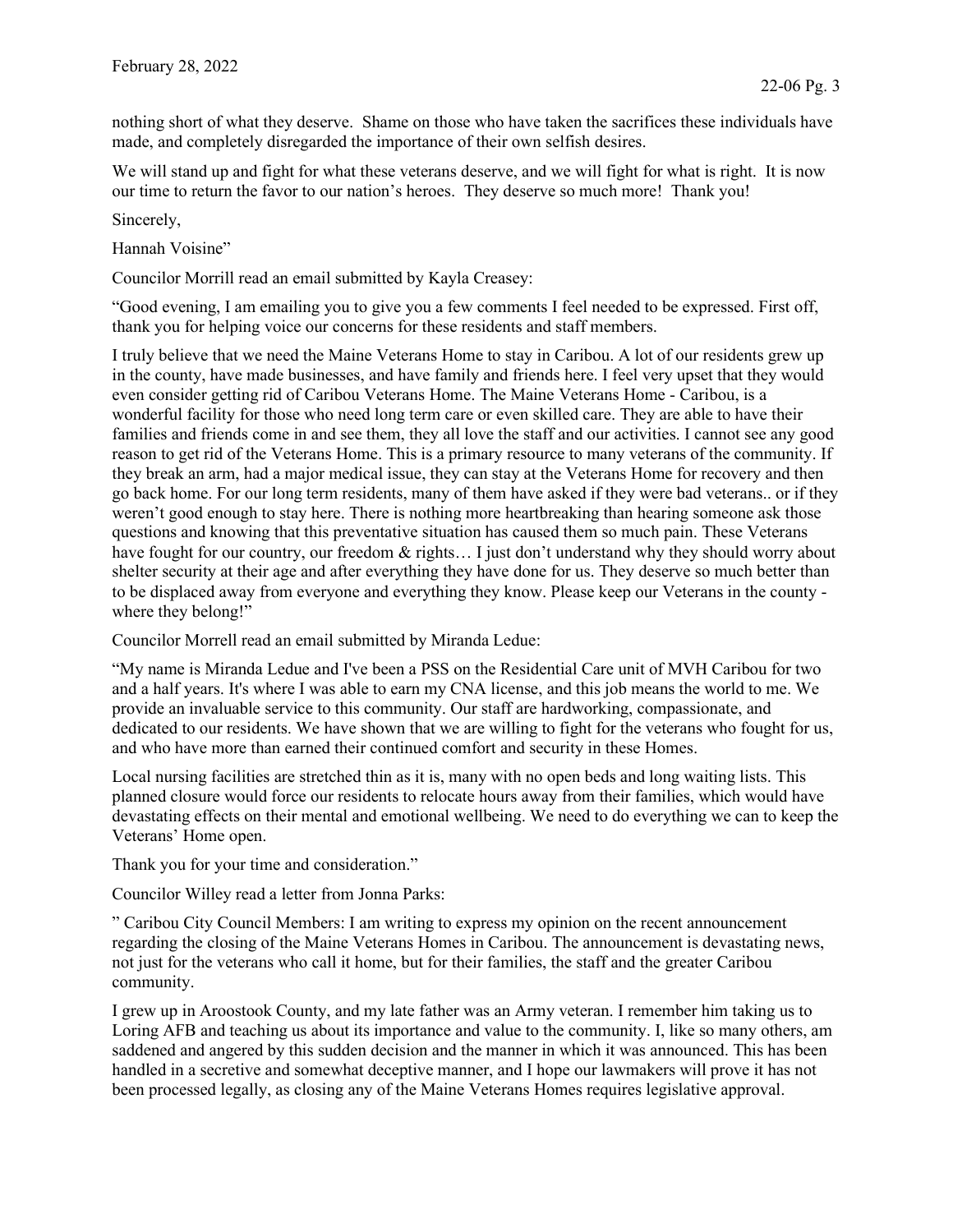There are six Veterans Homes in Maine, and the decision was made to close two of the most rural locations. MVH representatives cite escalating operational losses as one of the major reasons this decision was made. Perhaps, if they hadn't built such an ornate facility in Augusta, this might not be the case. They also cite the growing scarcity of qualified workforce. I would absolutely disagree with that statement. The Veterans Home in Caribou holds the Silver Quality Award for the outstanding condition of their facility, they had a flawless state inspection, and they have remained Covid-free, which is a major accomplishment during a pandemic that has spanned more than two years. The majority of these workers take great personal pride in their work. They acknowledge the honor and privilege it is to take care of the people who have sacrificed so much for this country. It is more than just a job; many of the staff are extremely close to the folks who live there.

Closing two of the most rural facilities will place veterans in areas that are unfamiliar to them and will no doubt cause a hardship on their families who will have to travel much farther to visit them. Veterans deserve to receive care in their home communities. Winters in Maine are harsh, and driving conditions often prevent people from traveling far from their towns. Displacing these folks to Augusta or Bangor will result in their families not being able to visit as much. Veterans have already sacrificed for their country. They shouldn't have to give up their home as well. This is not a matter of money, this is a matter of honor.

Those from The County are all too familiar with the concept of the two Maines. There has always been a system of catering to the larger cities and forgetting about the rural communities. Well, they have poked the wrong bear this time! Folks from The County have a long history of banding together and taking care of their own. I feel confident that given the chance, this situation will be no different. I hope and pray the Maine Legislature makes passing the necessary legislation its top priority. After all, they represent the citizens of Maine, and the citizens (and former residents) of Aroostook County have spoken loudly and clearly in opposition to the closing of this facility.

Thank you for allowing me the time to express my opinion.

Sincerely, Jonna Parks"

Councilor Theriault read an email submitted by Nora Thomas:

"Good evening, I have worked at the Maine Veterans home for 7 years I have worked many other home also but the Maine Veterans Home in caribou is "home" to the many veterans that needed care. They have given and sacrificed so much for their country and fellow man it would not be fair to rip them from their home, family because of money issues that should have been resolved when they started. We have listened to our vets ask questions and cry and feel scared of the unknown. How would anyone of us feel if it happened to us or our family members. My question is how did it get this far without anyone helping our Veterans. Thank you for helping our Veterans and family.

Nora Thomas"

Mayor Smith read an email submitted by Kathy Ellison:

"I don't think it's fair or right to close The Maine Veteran's Home In Caribou. This is where our veteran's live, where their families live and I think we owe it to them to keep them here in the County where they want to be. These people fought for us and our freedom and all they want in return is their right be near their family where they feel safe and comfortable. I think that's the very least we can do for them."

Deputy Mayor Boma read an email submitted by Ashley Johnston:

"Hello,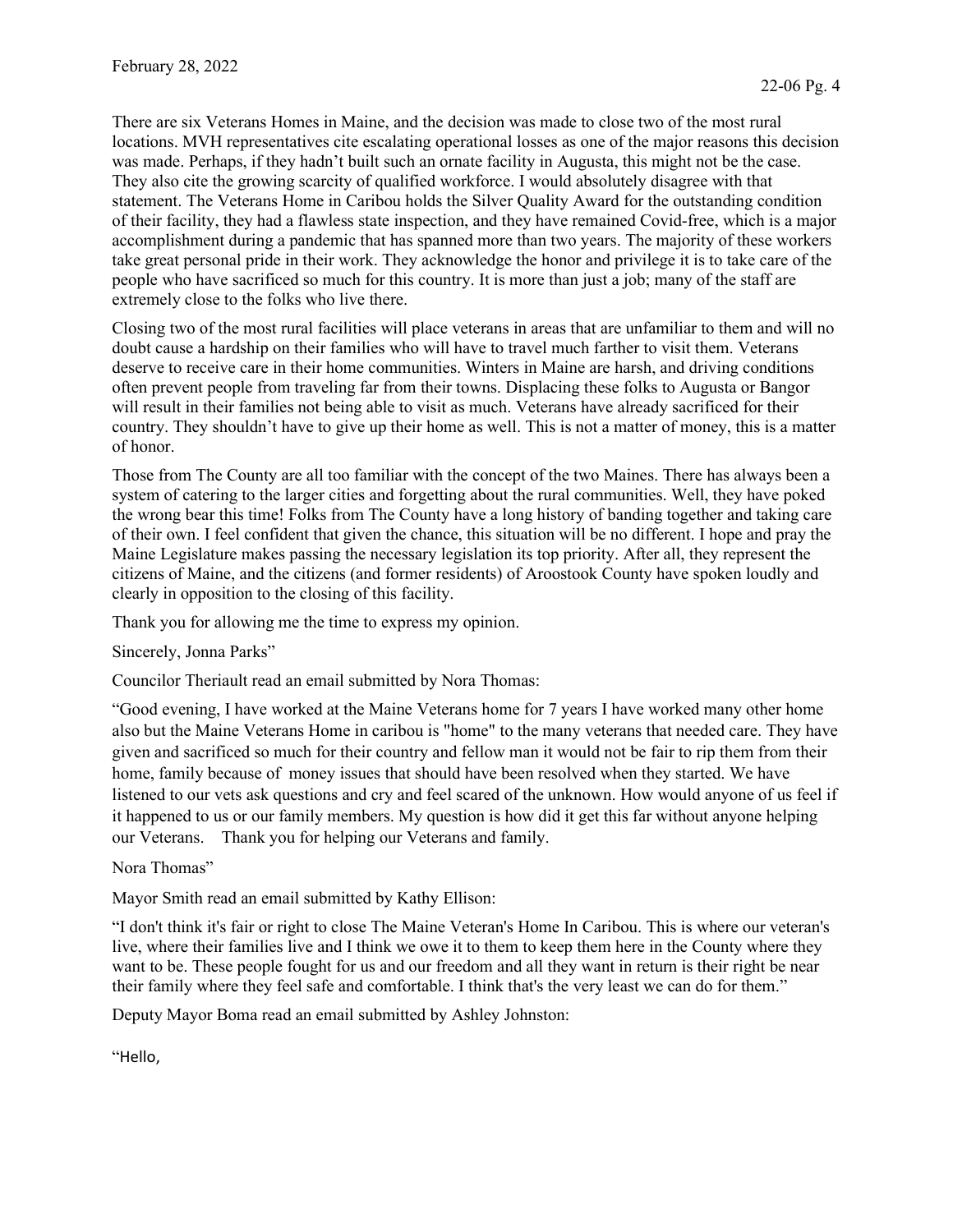My name is Ashley Johnston and I am currently employed as a certified nursing assistant at Maine Veterans Home- Caribou. I work with the long term care residents and have gotten to know them very well over the last few years. I hope that in dealing with this matter, that all parties involved will look at these residents not just as a number, but as people. They are people that have lived full lives and just like you and I have the ability to choose where we want to live- these residents have chosen (for most of their lives) to reside in Aroostook County. To not allow them that privilege after all that they have sacrificed for this country means that we as a county and a state are failing them. There has got to be a better solution than closing the facility. Not only will the decision to close fail us in our duty to the residents and their families who have already sacrificed so much, but fail the employees as well. Imagine acquiring your nursing degree in Maine and planning to settle down in aroostook county then learning that a major healthcare facility is closing down! Would you choose to establish a home and a career in Aroostook county? Deciding to close MVH-C will not only be damaging to Aroostook County's reputation but the economy as well. Because we love MVH so much and were offered such a generous relocation package, many of us are considering transferring to another MVH facility, downstate, with our families. Because Aroostook county is so rural and we're seeing a steady halt in employment in the able bodied working population in Maine, political leaders should strive to keep as many able bodied people in the workforce (and their families) in Maine & specifically Aroostook county. With the VA clinic relocating to Presque isle and Maine veterans home closing, there will be far less left in Caribou for employment opportunities.

Finally, to address the staffing issue that is claimed to be one of the biggest reasons for closure: Aroostook county currently has three colleges (UMFK, UMPI, and NMCC). All three college offer CNA certification as part of their curriculum and many students have little experience going into the program. I have seen students from all three schools complete clinical rotations at MVH-C. I feel that it would be beneficial for MVH-C to partner with the universities to provide opportunities for nursing students regarding employment at MVH-C with successful completion of the necessary nursing courses/certification ( be it CNA or RN). Students are required to keep up with vaccination status while enrolled and need to demonstrate strong values while in nursing school. Those students would make great employees if MVH a could partner with those schools.

I have so much more that I'd like to say but I mostly wanted to address these key points that I feel others might not have considered. If there's anything that I can personally do further to help prevent the closure, I am all ears! As are every single one of the other staff members.

Thank you so much for you time!"

Councilor Morrill read a letter sent by Cynthia Marquis:

"To the members of the Caribou City Council….

I would like to address a very concerning event that is scheduled to take place in your city…..that being the pending closing of the Maine Veterans Home. To say that I personally am shocked and saddened by this move would be an extreme understatement. I speak tonight as a concerned citizen, as a dedicated educator in the State of Maine (35 years) but mostly as a daughter of a resident of the Maine Veteran's Home in Caribou. Please understand that my Father, Carleton L. Barnes, spent his life serving both his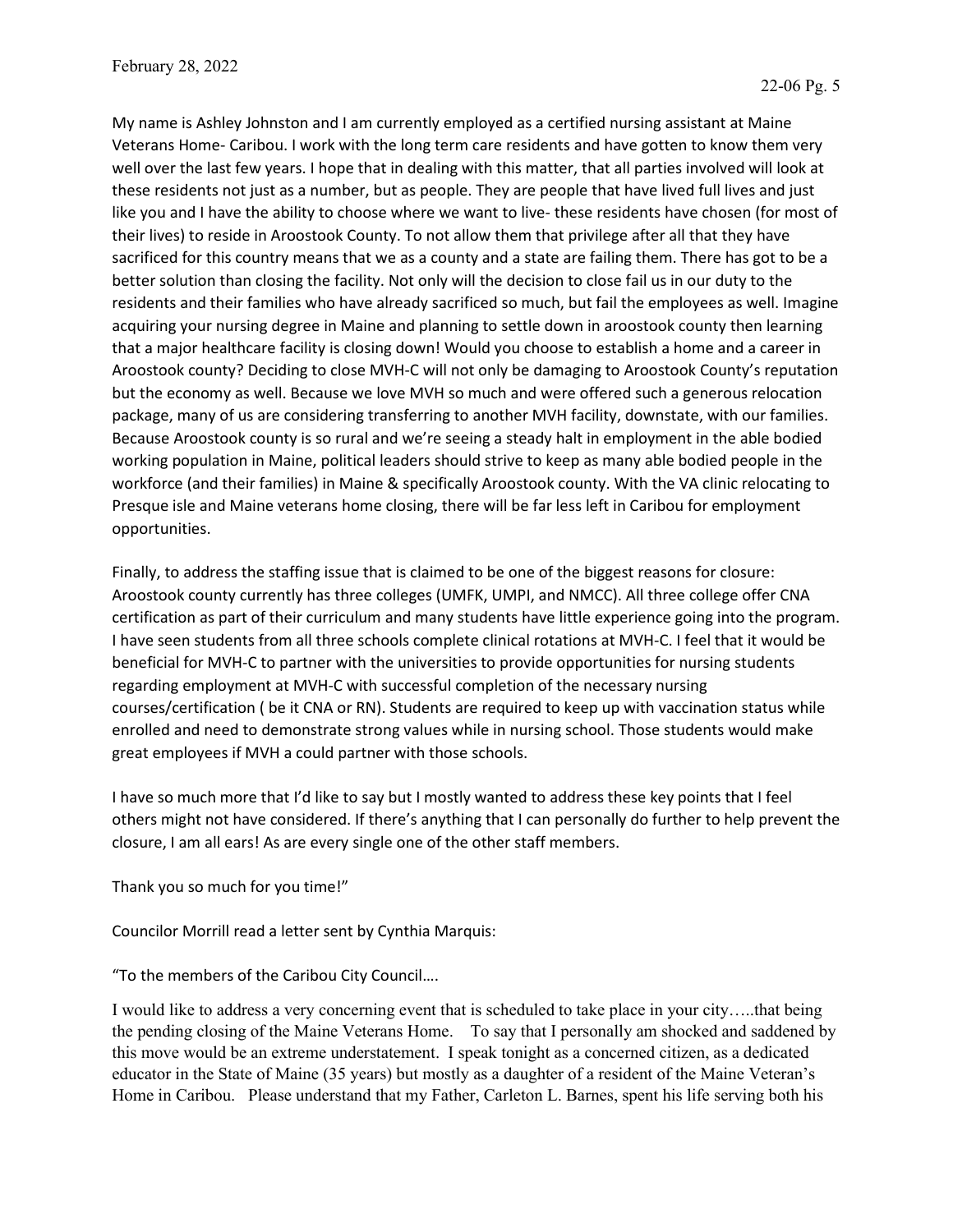country and his state. He served in the Korean conflict in the US Army and has been serving the students of the State of Maine as an educator, principal and superintendent of schools throughout his career. He has dedicated himself to the education and well-being of all students in any district he worked and always has said that the bottom line was to "do what was right for the student." I fail to see how the closing of the Maine Veteran's Home is doing what is right for any of the residents or for their families. We, as a family, were very comforted when Dad was able to be at the Veteran's Home as we are aware of the high level of care at this facility. Right now we are heartbroken that this change is being planned. Any change for elderly folks is difficult and this, I fear, will be extremely detrimental. We have seen a negative effect on Dad as he has begun to suspect that there is a change in the offing. To have to move him would be extremely hard on him as it would all other residents. The residents of the Veteran's Home have served our Country bravely and under no circumstances should be subjected to this turmoil.

The negative effects of this planned closure not only effect the residents, but also the dedicated staff at the Veteran's home. They are some of the kindest, most dedicated caregivers that I have had the pleasure of meeting. Their lives are being thrown into turmoil as well as their families.

 I would urge you to do whatever you can, by whatever means available to you to work against this closure. All of these residents have served their country and do NOT deserve this. If you have any questions for me feel free to contact me at this email address or at  $(Home)$ (Cell). Thank you in advance for your attention to this matter."

Wilfred Martin wants to know why and what the reasons are for the closure.

Kelley Kash, CEO of Maine Veterans' Homes was present at the meeting via Zoom. He explained that the main reason for closure of the facilities is due to escalating losses in the facilities. They are estimating a loss of \$1.8 million in Caribou for 2022 and \$1.2 million for Machias. They are a 501C3, and not a state funded agency. They are suspecting a drop in the veteran population by 2/3 in the next 10 years. He also explained that there is also a workforce shortage crisis and a vacancy rate of 1 in 5 positions.

Councilor Morrill asked if it has been looked at as cost per facility or as a whole.

Mr. Kash stated that the comparison has been done both ways.

Councilor Morrill asked about the COVID money and how it was disbursed.

Colonel Kash stated that it was prorated to the facilities depending on number of beds and levels of care.

Ashley Johnston via Zoom submitted a message through Chat stating that there were 35 beds with veterans and 22 with spouses.

Councilor Morrill asked about the lease for the property

Colonel Kash stated that the lease is \$1.00 per year for 99 years.

Troy Haney, Veteran, and Caribou resident stated that he is concerned because the board made a decision and that there are no board members North of Bangor. The VA clinic is moving, Veteran's Home is closing, and who has ownership of the building?

Colonel Kash stated that they will not close until all the residents find suitable placement of their choosing.

Councilor Theriault wanted clarification on the line of their choosing.

Colonel Kash explained that the residents were provided notices that included list of facilities in a 60-mile radius. The closest Veteran's Home is in Bangor.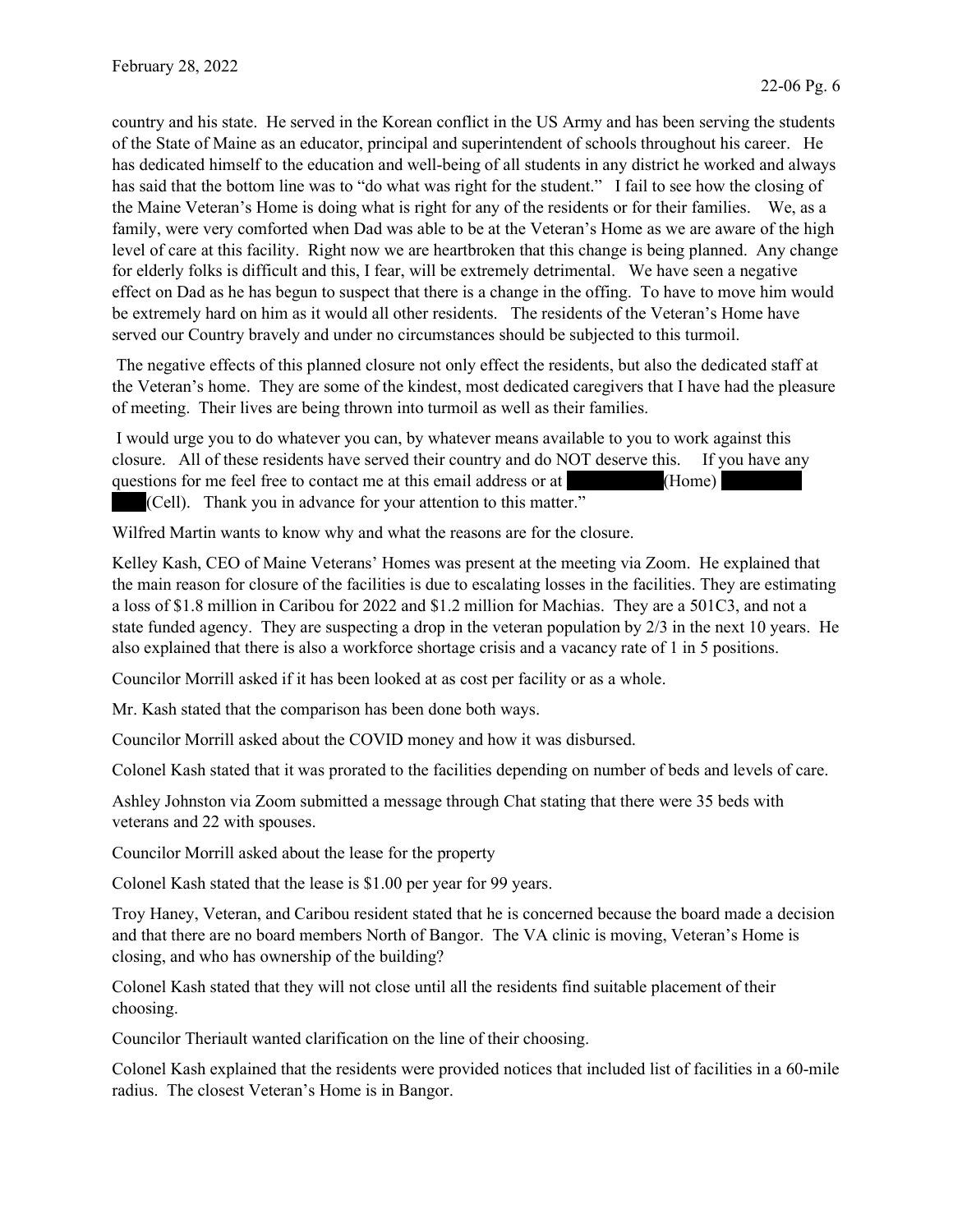#### Mayor Smith read a letter from Governor Mills:



February 9, 2022

Maine Veterans' Homes Board of Trustees Maine Veterans' Homes Central Office 460 Civic Center Drive Augusta, ME 04330

Dear Members of the Board of Trustees:

I was recently informed of the Board's vote to close the Maine Veterans' Homes in Caribou and Machias and I write to express my deep concern with this drastic move.

As I understand it, the primary justification for the Board's decision is twofold: 1) there has been a steady decrease in the number of veterans these facilities are serving over the years; and 2) like much of the state and nation, the facilities are experiencing a shortage of qualified staff to provide care.

Closure of the facilities in Machias and Caribou would significantly reduce the footprint of Maine Veterans' Homes, leaving no homes Downeast or north of Bangor, and displacing approximately 70 veterans. Even now, the facility planned for Augusta is still in the construction phase.

While I appreciate the Board's commitment to finding other accommodations for our veterans, the impact on the veterans and their families should not be underestimated - particularly with such an aggressive timeline for closure. I believe it is paramount that the Board consider every option to keep the homes open and allow veterans to remain where they are before resorting to closure. As you consider all options, I encourage the Board to conduct a thorough review of existing resources and assets which may be utilized to avoid closure of these homes.

I urge the Board to reconsider its recent vote to close the homes and instead allow veterans in Aroostook and Washington counties to have access to the care they have earned and they deserve. At the very least, I request that the Board postpone any closure for two years to provide ample time for continued dialogue and to plan for the future of the facilities and for the continued care of the many veterans who call them home. I have also directed my Administration, including the



PHONE: (207) 287-3531 (VOICE)

FAX: (207) 287-1034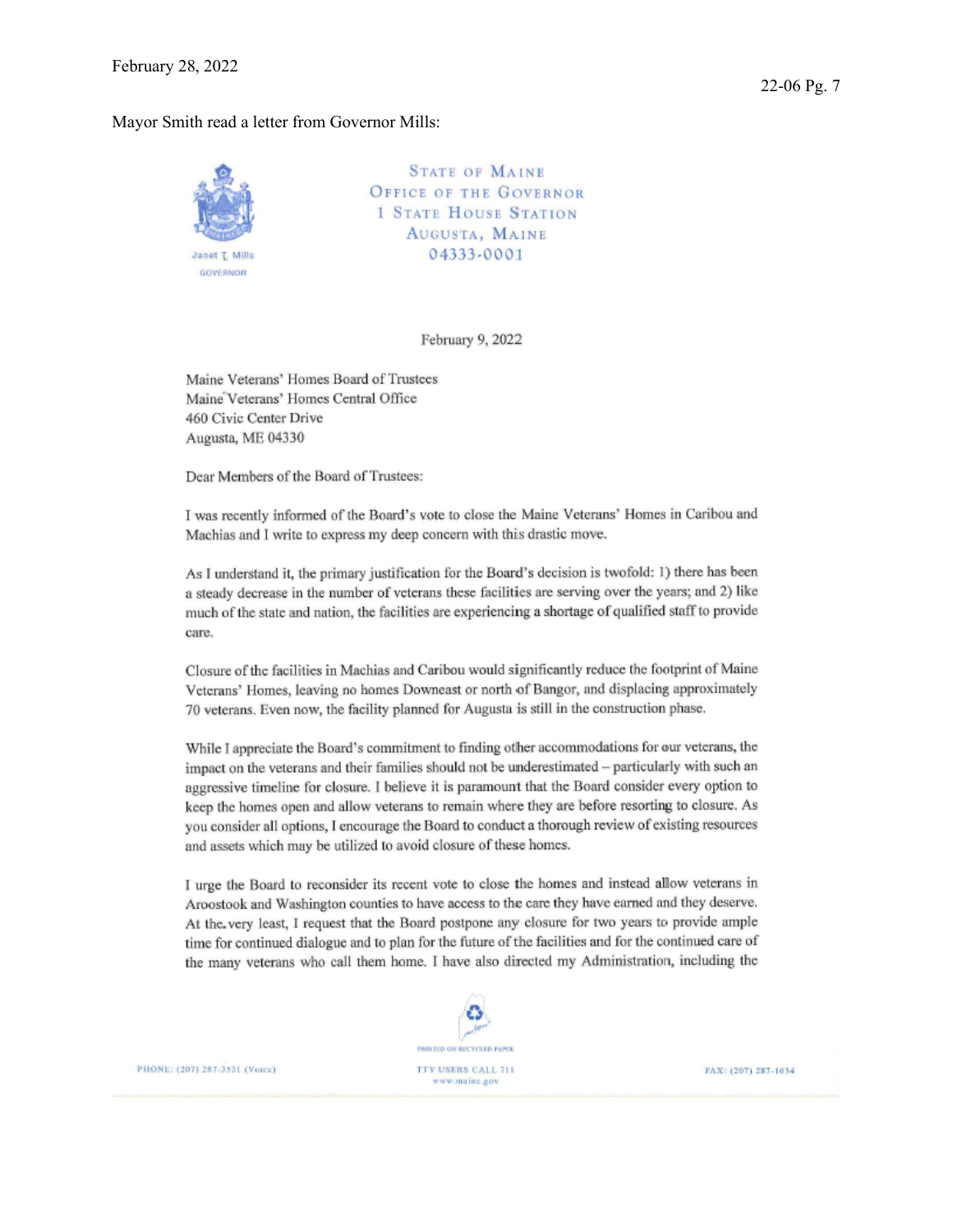Department of Defense, Veterans and Emergency Management and the Department of Health and Human Services, to provide assistance as you consider other options.

Thank you for your consideration of my request and for your service on behalf of Maine veterans. I know you share an unflagging commitment to caring for them, and I trust we may work together to provide continued care.

Sincerely,

 $\alpha$ 

Janet T. Mills Governor



www.maine.gov

PHONE: (207) 287-3531 (VOICE)

FAX: (207) 287-1034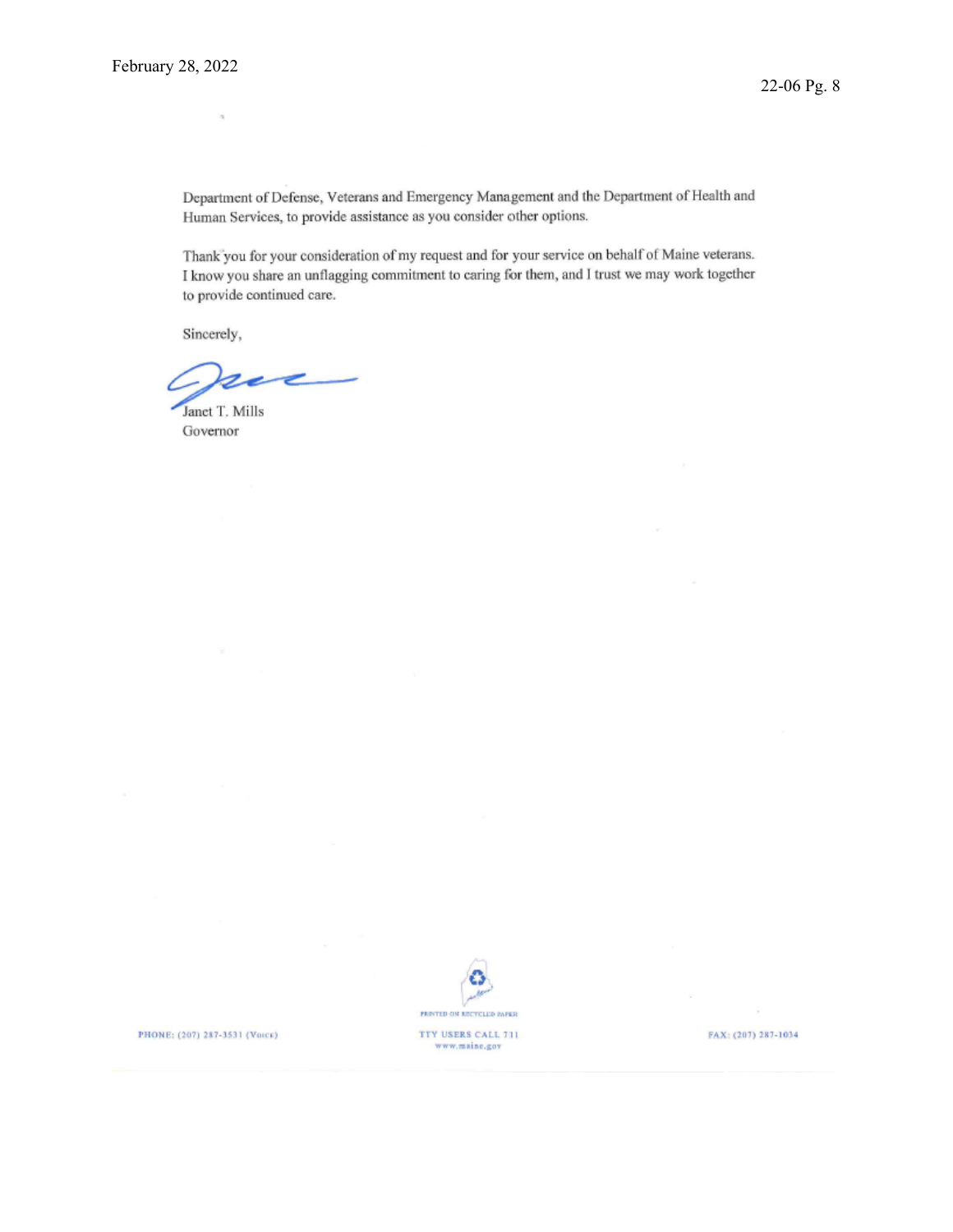Senator Jackson stated that he has great respect for Mr. Kash. He explained that he is not a service member and that it does not give him pleasure to go against them. He stated that he believed that on February  $16<sup>th</sup>$  he was notified by Kris Doody that there was a possibility of the Veteran's Homes in Caribou and Machias may close, and that he had no knowledge of it before hand. He explained that Nursing Homes are very important for our State and our communities. He explained that people typically contact him regarding concerns. The only conversations that have been had with Mr. Kash and his lobbyists about the Veteran's Homes in three years was shortly after Kris had notified him. They wanted to come in later to meet, and he asked to meet as soon as possible. He stated that every time he has contacted them to help place someone there, he is always told that it is full. He stated that he did not agree with the fact that Veteran's in Aroostook County are diminishing to that extent, and even if they are, he does not see that as a reason to close the facility.

Colonel Kash explained that the Governor has appointed 4 new board members, reappointed 4 members and appointed one as ex-officio and has not acted on one board member on another member to reappoint.

Councilor Morrill asked that regardless of what the Senator does, that they may not have to listen and can go in and shut the places down.

Senator Jackson stated that he does not believe so and he believes that they would have never come forward to have the towns come forward to be removed from the enabling statute if that were the case.

The bill that stripped the names of the towns out of the Statute also listed Caribou and Machias for modernization. LD 1524 in the  $127<sup>th</sup>$  legislature is the bill that made the changes removing the towns from the statute.

Councilor Morrell stated that he has not looked at the finances, but that he would take his word that it is a loss. He raised the question of how we can keep the organization liquid so they can operate.

Senator Jackson stated that the legislature has a funding mechanism, they are not sure exactly what is needed, but there is a stream there with an appropriation amount. He stated that right now it almost sounds like there is no amount of money that would keep it open, but they are going to try.

Councilor Morrill explained that in his experience he has seen long term facilities have another company come in to look at the facility and its operations to see if there are any changes that can be made to help straighten things out.

Representative Bernard stated that she has had the opportunity to meet with Colonel Kash last week, but she has additional questions to ask. How was the decision made in October, but the information was not made public until March. She stated that she understands the business aspect of it, with not wanting to have employees leave. She explained that it is very disturbing to her that nobody was made aware and that they are connected to the hospital with bricks and mortar. In conversation with Kris Doody, she was told the hospital was only made aware a couple of weeks ago. Her biggest question would be is there a dollar amount that would help you to stay open, maybe not indefinitely but to kick the can down the road.

Colonel Kash stated that the Governor wrote the board and asked them to reconsider. He stated that no amount of money is going to change the underlying issue that they are dealing with from the declining population and workforce challenges that they are facing. He explained that he has met with Kris Doody several times, starting in early December to tell her what the intentions were. They are hopeful that tomorrow when they meet with the Governor that they can find out what she wants and work on coming to more of a mutual understanding of the situation. He stated that now they have been able to get the administrations attention (meaning the Governor and her predecessors).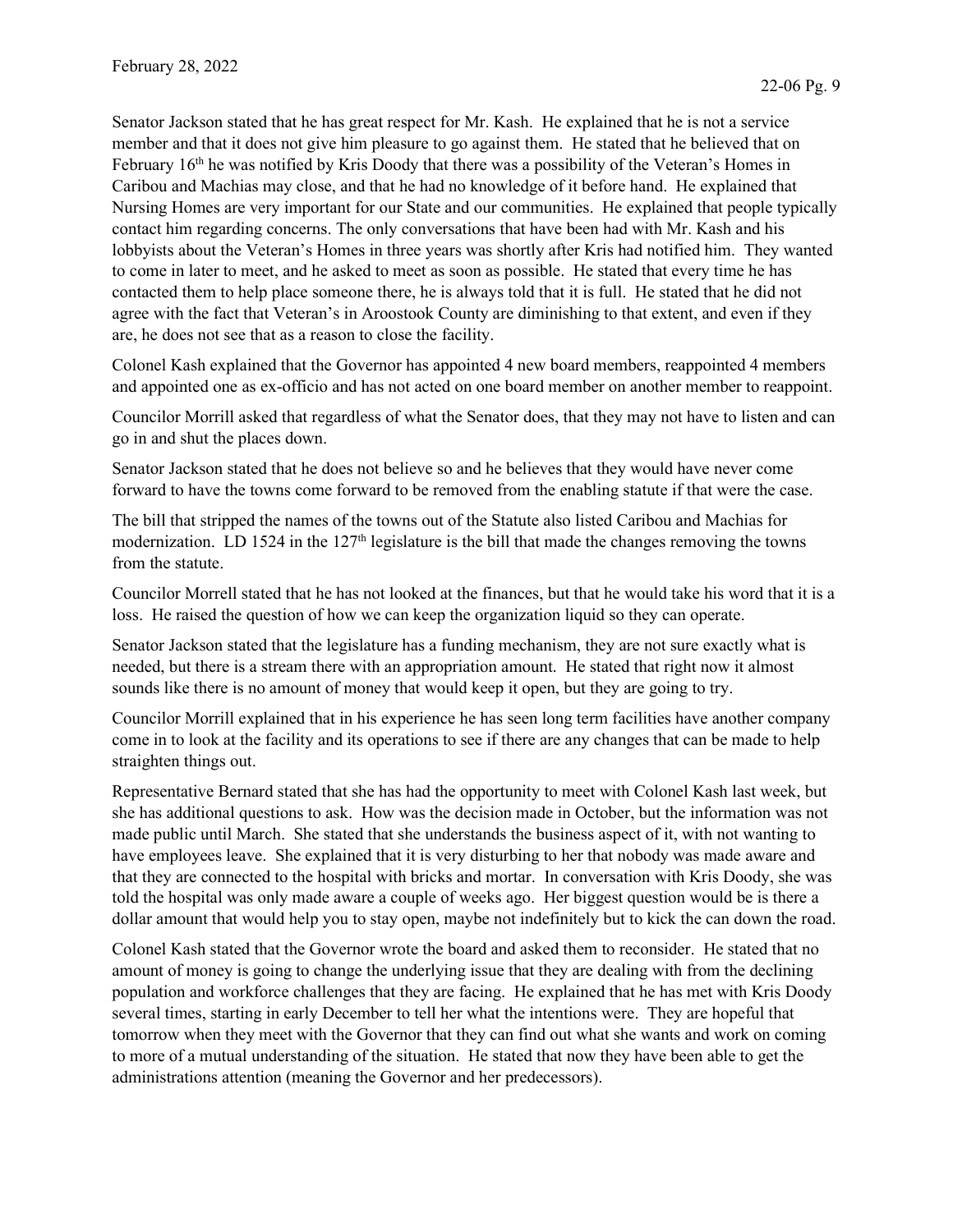Deputy Mayor Boma read a letter from the Congress of the United States:

# Congress of the United States Washington, DC 20515

February 24, 2022

Maine Veterans' Homes Board of Trustees Maine Veterans' Homes Central Office 460 Civic Center Drive Augusta, ME 04330

Dear Members of the Board of Trustees:

We write to express our significant disappointment and deep concern regarding the Maine Veterans' Homes (MVH) Board of Trustees' recent decision to close the Machias and Caribou homes on April 15 and May 1, respectively. The closure of these homes will have a devastating impact on the 82 veterans and spouses of veterans who reside in these facilities. These veterans have rendered honorable service to our Nation, often during times of war. Their families, the 123 staff members who currently provide care to these veterans, as well as the surrounding communities and local hospitals will also be adversely affected by these unexpected closures.

Although we acknowledge that operating these homes in the long-term may pose challenges given expected demographic changes and the current nationwide shortage of trained, available health care workers, we urge the Board to reconsider its decision and consider all potential options short of closure so that veterans at these facilities have access to the care they have earned in their service to our Nation. This should include consideration of options such as expanding the eligibility for admission to a broader pool of veterans, including broader eligibility for members of the Maine National Guard. We also note that MVH's public 2019 tax return appears to show a gross operating profit of nearly \$25 million, which calls into question the urgent need to shutter these homes and warrants a fuller explanation of MVH's current financial position.

Maine's congressional delegation has always worked to support the needs of MVH and Maine veterans. In recent years, this support has included helping MVH secure a \$50 million grant to support the construction of a new home in Augusta, providing emergency COVID-19 funding for MVH from the CARES Act, and ensuring the passage of the State Veterans Homes Domiciliary Care Flexibility Act in December 2020 to provide the VA with needed flexibility to adequately care for veterans with early-stage dementia.

There is strong support for the Machias and Caribou facilities in Maine. We understand that Governor Mills recently directed her Administration, including the Maine Departments of Defense, Veterans, and Emergency Management, to provide assistance should you consider alternatives to closure. Additionally, Maine Senate President Troy Jackson recently introduced a bill to provide funding for the Machias and Caribou facilities.

We request that you accept the Governor's offer of assistance and take the time necessary to fully explore all options short of closing the Machias and Caribou MVHs. Furthermore, given the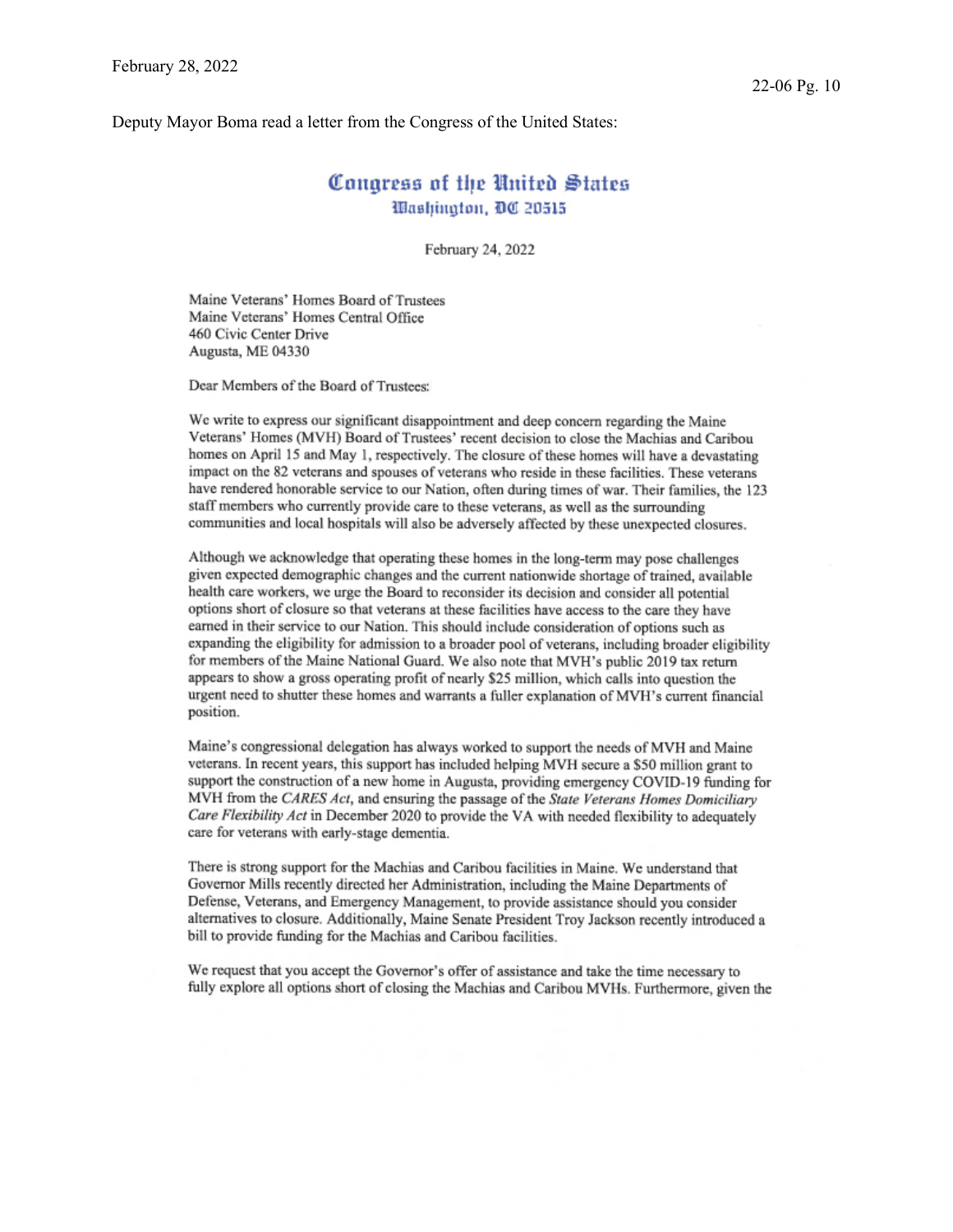strong support for Maine Veterans Homes from the Governor, the Maine Legislature, as well as its congressional delegation, we request that the Board meet with the delegation and Governor Mills, along with leadership from relevant state agencies, to discuss all options to maintain the Machias and Caribou homes.

We thank you for your consideration of our requests and for your many years of service on behalf of Maine's veterans.

Sincerely,

*& olden* 

Jared F. Golden Member of Congress

Chellie Pingree Member of Congress

Susan M. Collins U.S. Senator

Angus S. King U.S. Senator

Tim Todd, Clerk of the Cary Hospital District Board explained that he is not part of the operating board. He expressed concern because the City owns buildings and grounds. He explained that he had previously not been able to come to the City Council to provide details because of a non-disclosure clause that the board had in the bylaws. They have made changes to the bylaws, and he now plans to meet quarterly with the City Council to update them and have an open line of communication. He explained that they can not take a hit, there are lights, water, sewer, heat and much more to think about with the possible closure.

Mayor Smith read Resolution 02-02-2022

Motion made by Councilor Morrill, seconded by Councilor Willey to accept Resolution 02-02-2022

Roll Call Vote: C. Boma – Yes, R.M. Goughan – Yes, D. Morrell – Yes, J. Morrill – Yes, J. Theriault – Yes, L. Willey – Yes, J. Smith – Yes. (So voted)

Motion made by Councilor Morrell to bring Kris Doody and the Hospital District Board in to demand answers.

Motion failed for lack of a second.

Brian Cullins, Treasurer for the Caribou Hospital District Board - explained that with the recent changes to the bylaws they will now be able to come to the Council to keep them informed to what is going on at the hospital. He explained that they had not been getting the information before, but with the changes they should have a more open line of communication between Cary Medical Center and the Council.

#### **Council Agenda Item #5:** Minutes

There were no minutes submitted for approval.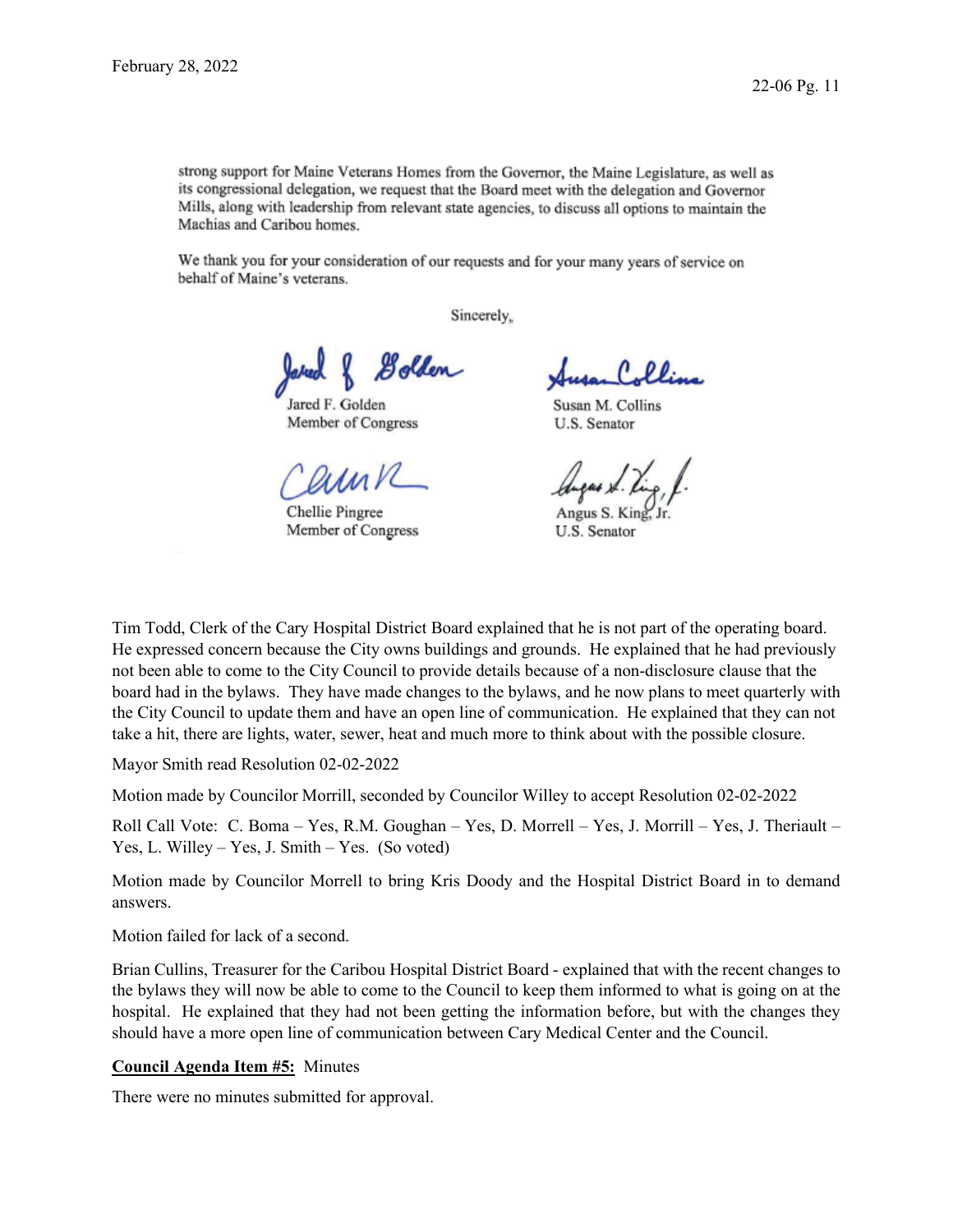### **Council Agenda Item #6:** Bid Openings, Awards, and Appointments

a. Rec Department bids for metal siding installation (Parks & Recreation Superintendent)

Motion made to table the discussion regarding Rec Department bids for metal siding installation bids to a future meeting.

b. Caribou Congregate Housing, per by-laws City Council must appoint two members

Motion made by Councilor Willey, seconded by Councilor Theriault to appoint Lisa Plourde & Kenneth Murchison to the Caribou Congregate Housing Board.

Roll Call Vote: C. Boma – Yes, R.M. Goughan – Yes, D. Morrell – Yes, J. Morrill – Yes, J. Theriault – Yes, L. Willey – Yes, J. Smith – Yes. (So voted)

**Council Agenda Item #7:** Public Hearings and Possible Action Items

a. Ordinance 3, 2022 Series Amending Chapter 13 Land Use Ordinance (Home Operations)

Public Hearing Opened at 8:10 p.m.

Troy Haney, Caribou resident and business owner expressed his concerns regarding the proposed changes to Chapter 13. He explained that it is starting to look like micromanaging home businesses. It has items such as the size of the sign that is allowable, how many customers they can have been being limited to two per hour, or eight visits per day. Vehicles to go there have a max gross vehicle weight of 23,000 pounds. This would limit deliveries to the premises that the business may need to have to be able to operate. The information also states that there can be no more than one non-resident employee and that it needs to be in a single-family dwelling unit only.

Dan Bagley, Chairman of the Planning Board explained that this was intended to make home businesses easier, to streamline the process and to make it easier and less onerous for home businesses to be created and be operated. The strategy in doing that we are looking at across the board for other changes to Chapter 13. We are working on grouping the businesses between two categories. One category would be very simple home-based low impact that could be approved by the CEO directly, and then they would not have to come to the Planning Board, and a large majority of the home occupations that they have seen that come to the Planning Board and go through the whole Planning Board process and public hearing are minor things that could be approved by the CEO. These changes allow that to happen, and so the Planning Board will only hear those higher impact type of home businesses. To stratify those into two categories we had established some criteria.

Councilor Theriault asked if the places need a permit and if there is a fee for them.

Kenneth Murchison, CEO/Zoning Administrator explained that for Home Occupancy there is a fee and that he believes that it is \$90.

Closed Public Hearing: 8:25 p.m.

**Council Agenda Item #8:** Reports by Staff and Committees

a. January 2022 Financials (Finance Director)

Carl Grant, Finance Director reviewed the January 2022 Financial Report.

Motion made by Councilor Morrill seconded by Deputy Mayor Boma to accept the January 2022 Financials as presented.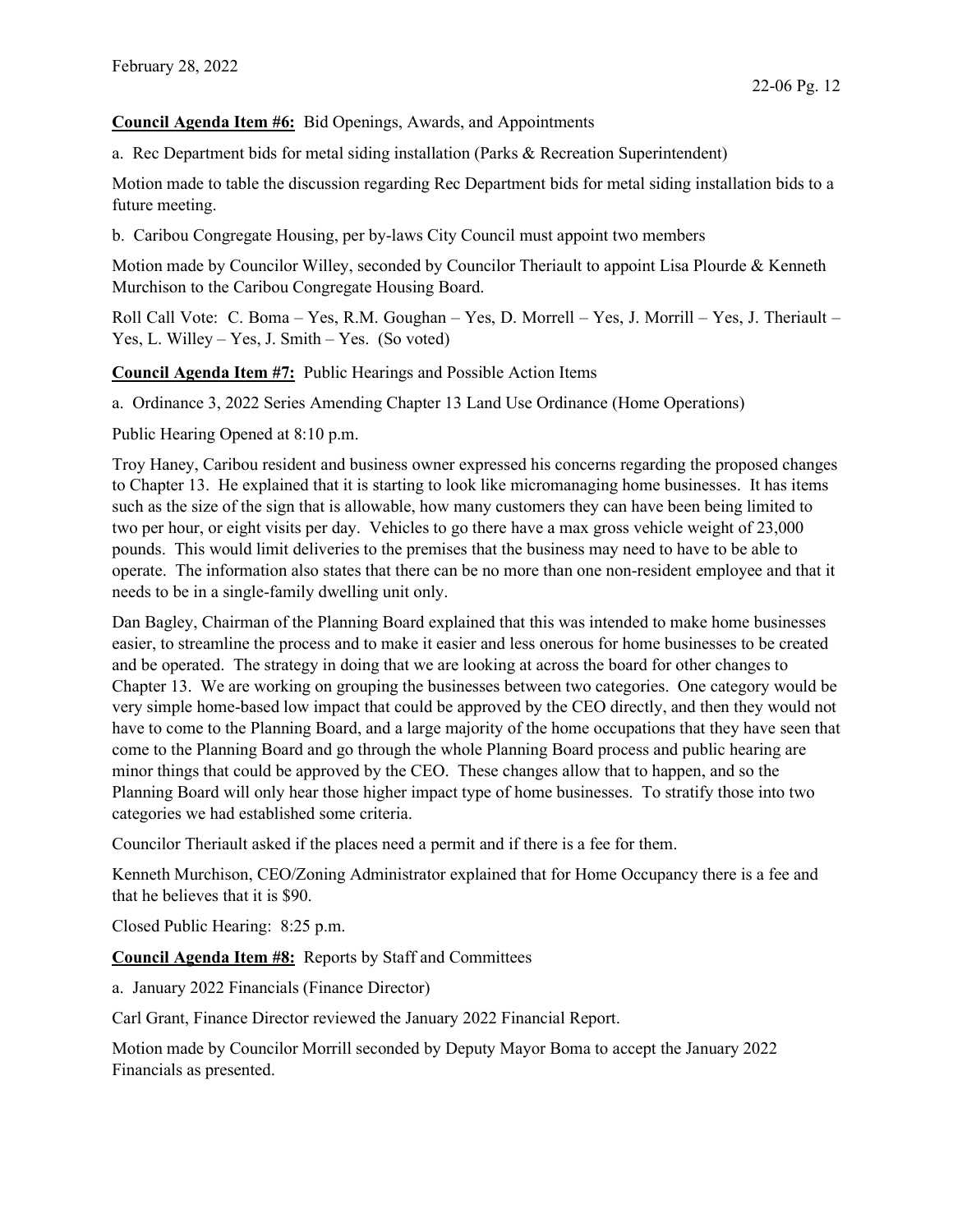Roll Call Vote: C. Boma – Yes, R.M. Goughan – Yes, D. Morrell – Yes, J. Morrill – Yes, J. Theriault – Yes, L. Willey – Yes, J. Smith – Yes. (So voted)

b. Tax Acquired property Bid List

Carl Grant, Finance Director reviewed the bid list with the Council and explained how the calculations are calculated to find the minimum sale amounts on the properties. This was presented as a first read.

### c. Manager's Report

Manager Thompson reviewed the City Manager's Report dated February 28, 2022.

**Council Agenda Item #9:** New Business Ordinances and Resolutions

b. Consider request by the American Legion to hold an additional night of Bingo

Motion made by Councilor Morrill, seconded by Deputy Mayor Boma to approve the American Legion's request to hold an additional night of Bingo.

Roll Call Vote: C. Boma – Yes, R.M. Goughan – Yes, D. Morrell – Yes, J. Morrill – Yes, J. Theriault – Yes, L. Willey – Yes, J. Smith – Yes. (So voted)

c. Ambulance Billing – third party billing contract

Scott Susi, Fire Chief explained the changes happening to the Ambulance Billing Department. He explained that Caribou has always had its own billing department, and he wouldn't want to get rid of it because it is ours, and at this time there is only one employee in the department. With natural attrition and the employee retiring they have been researching and talking to different places and the best one that they have come up with and the biggest bang for their buck is Comstar. They come highly recommended, and they have individual departments that deal with each type of insurance, therefor it's not just one person doing it, it is multiple, and all the transactions would happen electronically with them. They would charge 4% of the revenue that they get for them. There would be significant savings to the City by outsourcing this to somebody else. The only hard part is that it would take about a year to clear up the accounts because they will not take on anything that you have already done, and the department has been very busy. The overlap is a means to solving something for them moving forward. They would have to finance the 4% this year which would come out of the revenue side this year but the savings moving would be roughly \$153,000 to the budget. He explained that they would like to start them and get the ball rolling and start April 1st.

Motion made by Councilor Morrill, seconded by Councilor Theriault to accept the Ambulance Third Party Billing Contract as presented.

Roll Call Vote: C. Boma – Yes, R.M. Goughan – Yes, D. Morrell – Yes, J. Morrill – Yes, J. Theriault – Yes, L. Willey – Yes, J. Smith – Yes. (So voted)

d. Administrative Correction to Land Use Table – Campgrounds

Motion made by Councilor Morrill, seconded by Councilor Theriault to accept the Administrative Correction to Land Use Table – Campgrounds as presented.

Roll Call Vote: C. Boma – Yes, R.M. Goughan – Yes, D. Morrell – Yes, J. Morrill – Yes, J. Theriault – Yes, L. Willey – Yes, J. Smith – Yes. (So voted)

e. Police Station Referendum Question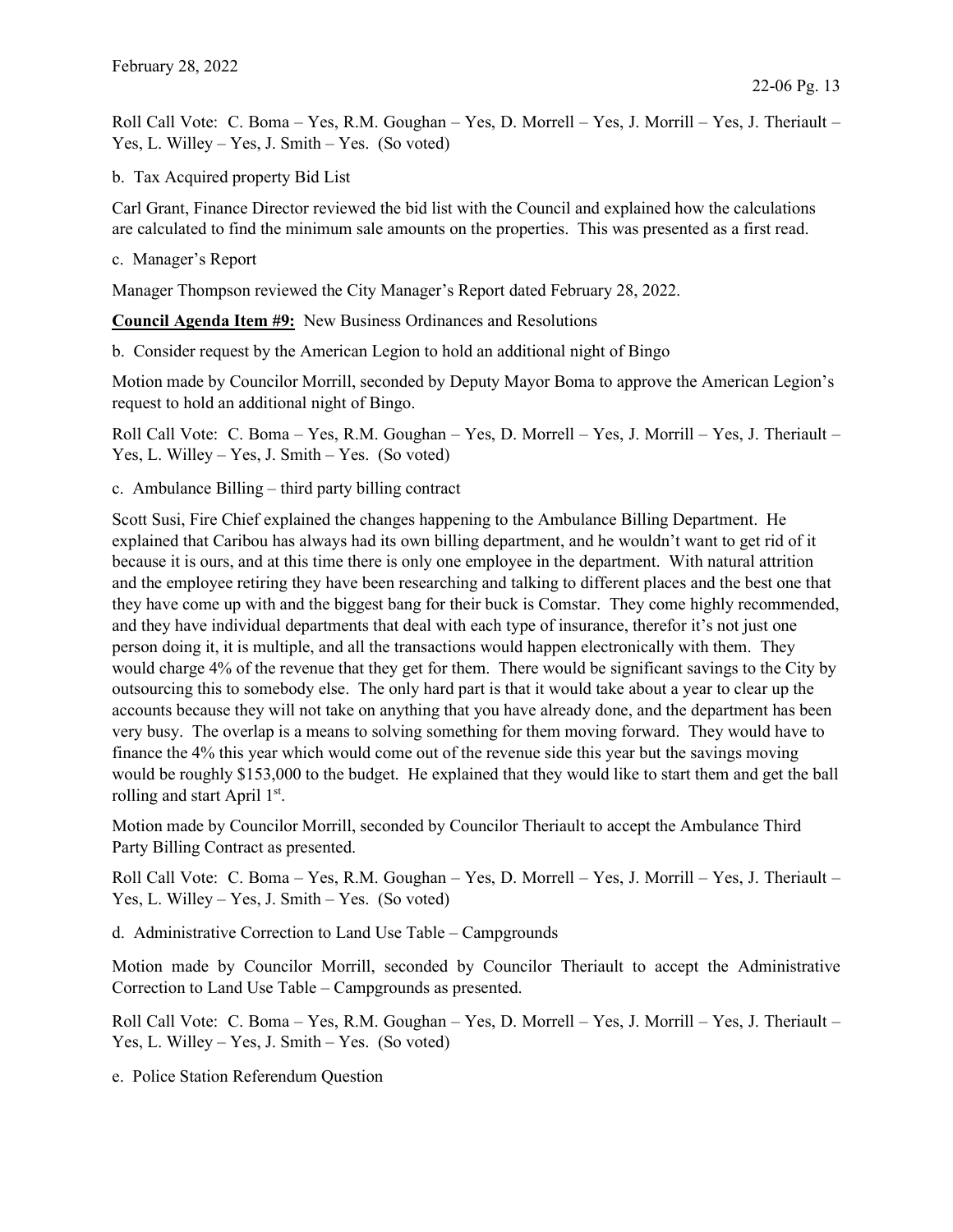Councilor Morrell asked if there were final numbers yet, he would like to know what the number is that the committee would like to spend on it.

Deputy Mayor Boma stated that they would like to ask the same question as the last time, but have it be a binding question rather than a survey question as it was before.

Councilor Theriault explained that we have the architects estimate and it is quite detailed.

Motion made by Councilor Theriault, seconded by Deputy Mayor Boma to place question as presented to referendum in June.

# NON-BINDING SURVEY QUESTION FOR THE VOTERS OF CARIBOU

#### **Question:**

Do you favor borrowing money to provide an amount not to exceed \$10,000,000 to pay costs of expenditures for the construction and equipping of a new police station for the City of Caribou provided that the money is authorized by Caribou City Council and a referendum approved as specified in the Charter? YES NО **Financial Disclosure Based on the Estimate Calculator** Maine Municipal Bond Bank website (Rate varies based on term, may not prepay loan) Interest D Estimated Term Principal-**Total** Annual Type Debt  $1<sup>st</sup>$  year Service mill Increase\* 20-year \$10,000,000 \$2,492,885 \$12,492,885 \$624,669 1.7846 Level Debt 20-year \$10,000,000 \$2,302,044 \$12,302,044 Declines Level 1.9213 Princip annually 1<sup>st</sup> year: \$672,519 Level 30-yea \$10,000,000 \$4,857,240 1.4149 \$14,857,240 \$495,263 Debt Level 30-year \$10,000,000 \$4,214,605 \$14,214,605 Declines 1.5788 Principal annually l<sup>st</sup> year: \$552,623

\*For 2021 tax commitment, 1 mill = \$350,035.80 2021 millage rate: 23.55

Councilor Morrell stated that in his opinion we cannot afford a 10-million-dollar police station.

Councilor Theriault explained that there have been several architects that have looked at the options that have been presented. There were several options presented and all of them for one reason or another would not work as far as renovations and that there would be too much to do. The figure that the architect had given was just over.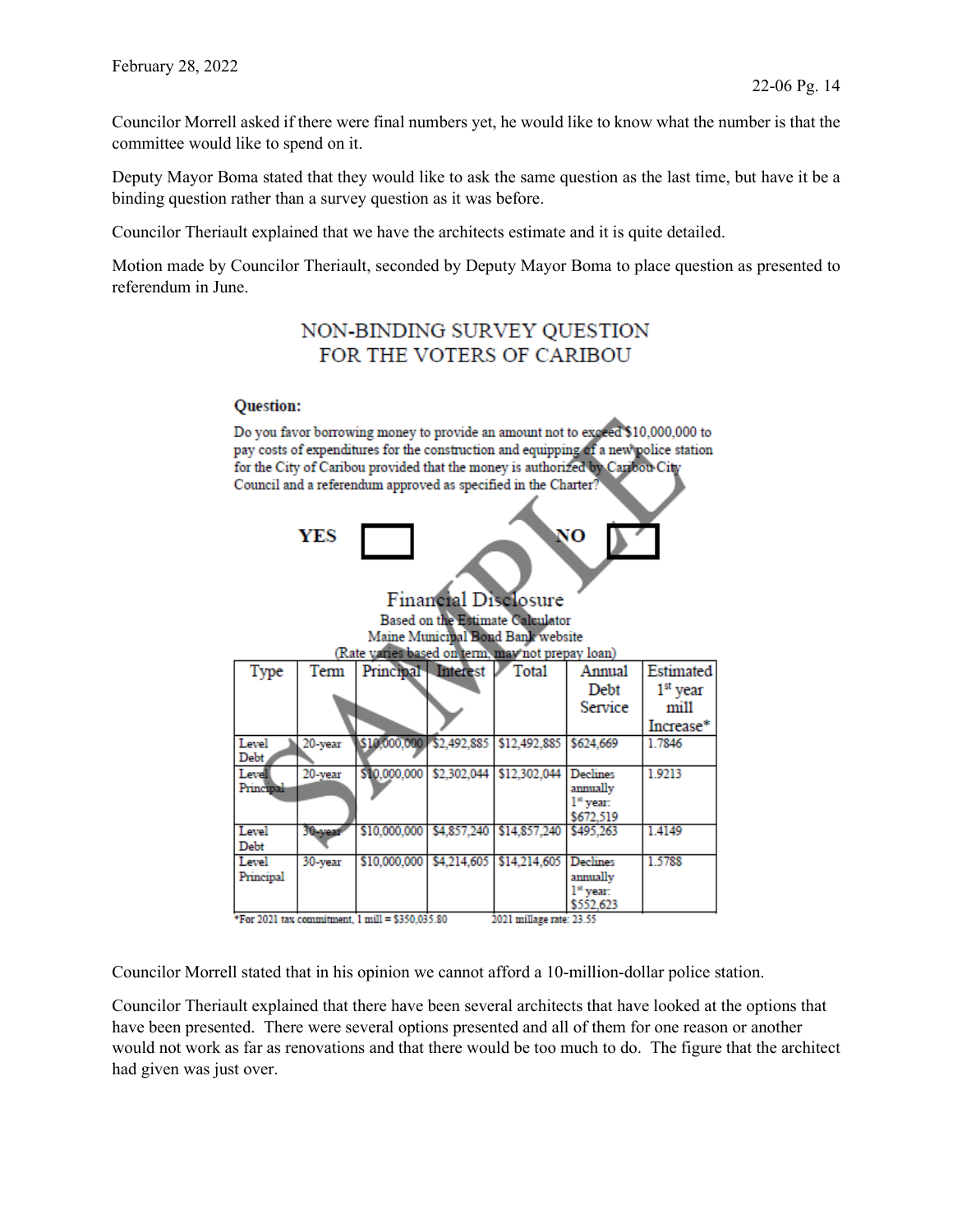Councilor Goughan would like to know why there are no minutes regarding committee meeting. He expressed concern about not having plans for the Police Station.

Deputy Mayor Boma explained that the Website has information regarding the plans for the Police Station, but there are no minutes for Committee meetings. She explained that we have had an open house, and that the site designs have been available for the public to see.

Councilor Morrell stated that he believes the fundamental problem with this is that it is laying on the employees that want it and the committee that wants to see it done.

Councilor Goughan stated that if you really want to know the pulse of the community, wait until November.

Roll Call Vote: C. Boma – Yes, R.M. Goughan – No, D. Morrell – No, J. Morrill – Yes, J. Theriault – Yes, L. Willey – Yes, J. Smith – No. (So voted)

#### **Council Agenda Item #10:** Old Business

a. Broadband discussion

Mayor Smith explained that there had recently been a workshop with the CUD and there was a resolution developed to show support for the CUD. The resolution is not a commitment from the City for funds, it just shows support for the project the CUD.

Mayor Smith read Resolution 2-3-2022

Motion made by Councilor Morrill, seconded by Councilor Willey to approve Resolution 2-3-2022 as presented.

Roll Call Vote: C. Boma – Yes, R.M. Goughan – Yes, D. Morrell – Yes, J. Morrill – Yes, J. Theriault – Yes, L. Willey – Yes, J. Smith – Yes. (So voted)

b. 2022 Priorities and Goals Discussion

Mayor Smith decided to skip the item.

c. 2022 Municipal Budget Presentations

Council had a brief discussion and stated that there would be a Capital Committee meeting on Friday at 3:30.

Manager Thompson explained that there is a public hearing scheduled for the next meeting. She asked the Council for any guidance or input they may have.

Councilor Goughan urged everyone to look at their fuel costs and electric costs on their budgets.

Councilor Theriault suggested maybe looking at adding an assistant manager position.

Manager Thompson explained that she has looked at the possibility and once you put all the numbers together with salary and benefits it would be close to \$100,000 per year.

**Council Agenda Item #11:** Reports and Discussion by Mayor and Council Members

Councilor Willey stated that the CRRC met on February 15<sup>th,</sup> as part of their discussion Ken Murchison reviewed his telephone discussions with area managers concerning development of the Riverfront. Presque